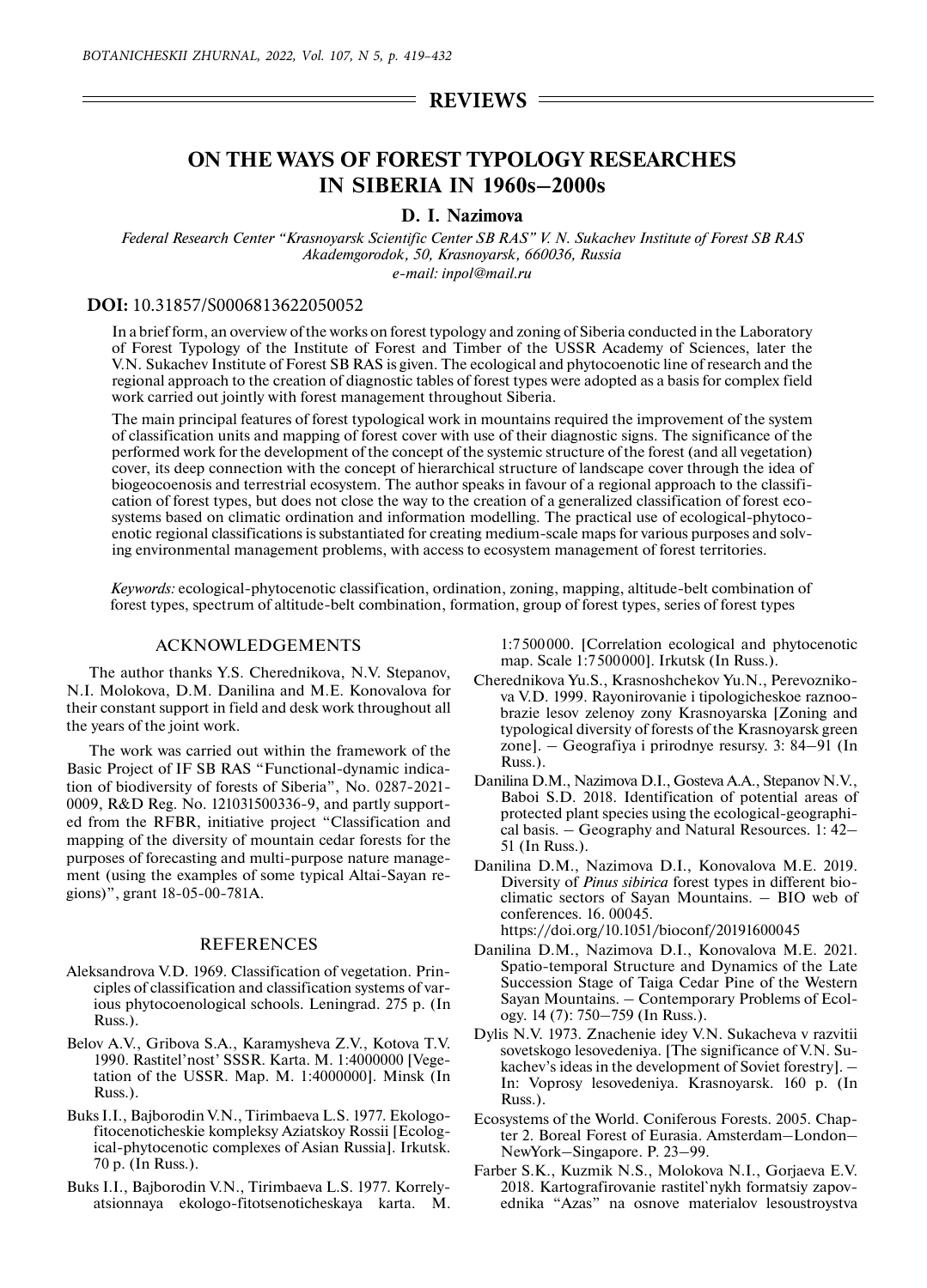[Mapping of plant formations of the reserve "Azas" on the basis of forest management material. Coniferous of boreal zone]. – Khvoynye boreal`noy zony. 36 (4): 334–337 (In Russ.).

- Farber S.K., Kuzmik N.S., Molokova N.I. 2020. Otsenka potentsial'noy produktivnosti drevostoev po materialam lesoustroystva (na primere gosudarstvennogo prirodnogo zapovednika "Azas") [Evaluation of potential productivity of trees (on the example of the state natural reserve "Azas")]. – Siberian Journal of Forest Science. 3 (1): 241–247 (In Russ.).
- Gerasimov I.P. 1933. O pochvenno-klimaticheskikh fatsiyakh ravnin SSSR i prilegayushchikh stran. [On soilclimatic facies of the plains of the USSR and adjacent countries]. – Trudy Pochvennogo instituta im. V.V. Dokuchaeva. 8 (5): 1–38 (In Russ.).
- Gornaya lesostep' Vostochnogo Hangaya. 1983. [Mountain forest-steppe of Eastern Hangai]. Moscow. 190 p. (In Russ.).
- Gorozhankina S.M., Konstantinov V.D. 1978. Geografiya taygi Zapadnoy Sibiri [Geography of the taiga of Western Siberia]. Novosibirsk. 189 p. (In Russ.).
- Ilyinskaya S.A. 2006. Landscape complexes of forest types. – Lesovedenie. 4: 20–29 (In Russ.).
- Isaev A.S. (ed.) et al. 1959. Issledovanie taezhnykh landshaftov distantcionnymi metodami [The study of taiga landscapes by remote methods]. Novosibirsk. 214 p.
- Isachenko A.G. 1988. Sistemy landshaftov i soderzhanie landshaftnoy karty mira [Landscape systems and the content of the landscape map of the world]. – Izvestiya VGO. 120 (6): 489–501 (In Russ.).
- Isachenko A.G. 1991. Landshaftovedenie i fiziko-geograficheskoe rayonirovanie [Landscape studies and physical and geographical zoning]. Moscow. 365 p. (In Russ.).
- Ismailova D.M, Baboi S.D, Gosteva A.A, Nazimova D.I. 2011. Primenenie GIS dlya analiza svyazi lesnoy rastitel'nosti s rel`efom na primere bar`erno-dozhdevykh landshaftov Zapadnogo Saiana. – Geoinformatika. 3: 29–35 (In Russ.).
- Issledovanie taezhnykh landshaftov distantsionnymi metodami. 1979. [The study of taiga landscapes by remote methods]. Novosibirsk. 216 p. (In Russ.).
- Kalikhman T.P., Bogdanov V.N., Ogorodnikova L.Yu. 2012. Osobo okhraniaemye prirodnye territorii Sibirskogo federal`nogo okruga. Atlas. [Specially protected natural territories of the Siberian Federal District. Atlas]. Irkutsk. 384 p. (In Russ.).
- Kedrovye Lesa Sibiri. 1985. [Cedar Forests of Siberia]. Novosibirsk. 258 p. (In Russ.).
- Kolesnikov B.P. 1958. O geneticheskoy klassifikatsii tipov lesa i zadachakh lesnoy tipologii v vostochnykh rayonakh SSSR [On the genetic classification of forest types and the tasks of forest typology in the eastern regions of the USSR]. – Izvestiya Sibirskogo otdeleniya AN SSSR. 4: 113–124 (In Russ.).
- Konovalova M.E. 2004. Vosstanovitel'no-vozrastnaya dinamika nizkogornykh lesov prieniseyskoy chasti Vostochnogo Sayana [Remediation and age dynamics of low-altitude forests of Yenisei part of Eastern Sayan]: Diss. … Kand. Sci. Krasnoyarsk. 173 p. (In Russ.).
- Konovalova M.E., Danilina D.M., Stepanov N.V., Timoshkin V.B., Sobachkin D.S. 2020. Biodiversity and Structure of Undisturbed Mountain Siberian Pine Taiga of the Idarsky Belogorye Ridge (East Sayan). – Contemporary Problems of Ecology. 13 (1): 48–59.
- Korets M.A., Ryzhkova V.A., Danilova I.V., Nazimova D.I., Skudin V.M. 2019. Mapping of vegetation of mountainous territories using object-oriented analysis (OBIA). – In: The second International Scientific Conference "Modern fundamental problems of vegetation classification". Yalta, Republic of Crimea. P. 32 (In Russ.).
- Korets M.A., Volokitina A.V. 2020.Automated formation of maps of natural fire danger based on forest management materials. – In: Collection of articles based on the materials of the international scientific and practical conference "Environmental, industrial and energy security". Sevastopol. P. 297–300 (In Russ.).
- Krauklis A.A. 1979. Problemy jeksperimental'nogo landshaftovedenija [Problems of experimental landscape studies]. Novosibirsk. 232 p. (In Russ.).
- Krestov P., Nazimova D., Stepanov N., DellaSala D. 2010. Humidity dependent forests of the Russian Far East, Inland Southern Siberia, and Korean Peninsula. – Temperate and boreal rainforest of the world: ecology and conservation. Iseland Press. Washington. P. 222– 234.
- Krylov A.G., Rechan S.P. 1967. Tipy kedrovykh i listvennichnykh lesov Gornogo Altaya [Types of cedar and larch forests of the Altai Mountains]. Moscow. 222 p. (In Russ.).
- Krylov A.G 1984. Zhiznennye formy lesnykh fitotsenozov [Life forms of forest phytocenoses]. Leningrad. 184 p. (In Russ.).
- Krylov G.V., Salatova N.G. 1969. Istoriya botanicheskikh i lesnykh issledovaniy v Sibiri i na Dal`nem Vostoke [The history of botanical and forest research in Siberia and the Far East]. Novosibirsk. 275 p. (In Russ.).
- Landshaftnaya karta SSSR. 1988. [Landscape map of the USSR]. M. 1:4000000. Moscow.
- Lesa basseyna ozera Baykal (sostoyanie, ispol`zovanie i okhrana). 2008. [Forests of Lake Baikal basin (condition, use and protection)].Krasnoiarsk. 245 p. (In Russ.).
- Lesa Mongol'skoy narodnoy respubliki (geografiya i tipologiya). 1978. [Forests of the Mongolian People's Republic (geography and typology)]. Moscow. 127 p. (In Russ.).
- [L'vov] L`vov P.N. Lesnaya tipologiya 1973. Kurs lektsiy [Forest typology. A course of lectures]. Arkhangel`sk. 96 p. (In Russ.).
- Molokova N.I. 1992. Ekologo-tsenoticheskiy analiz i fenoindikatsiya vysotnopoyasnykh kompleksov tipov lesa [Ecological-cenotic analysis and phenoindication of altitudinal belt complexes of forest types]: Diss … Kand. Sci. Krasnojarsk. In 2 vol.: 321 p., 194 p. (In Russ.).
- Molokova N.I., Kartashov N.D. 1999. Azas Nature Reserve. – In: Nature Reserves of Siberia. Moscow. P. 128–146 (In Russ.).
- Molokova N.I., Farber S.K., Kuz`mik N.S. 2018. Landshaftnaya osnova ekologicheskogo monitoringa okhraniaemykh prirodnykh territoriy [Landscape basis of

БОТАНИЧЕСКИЙ ЖУРНАЛ том 107 № 5 2022

430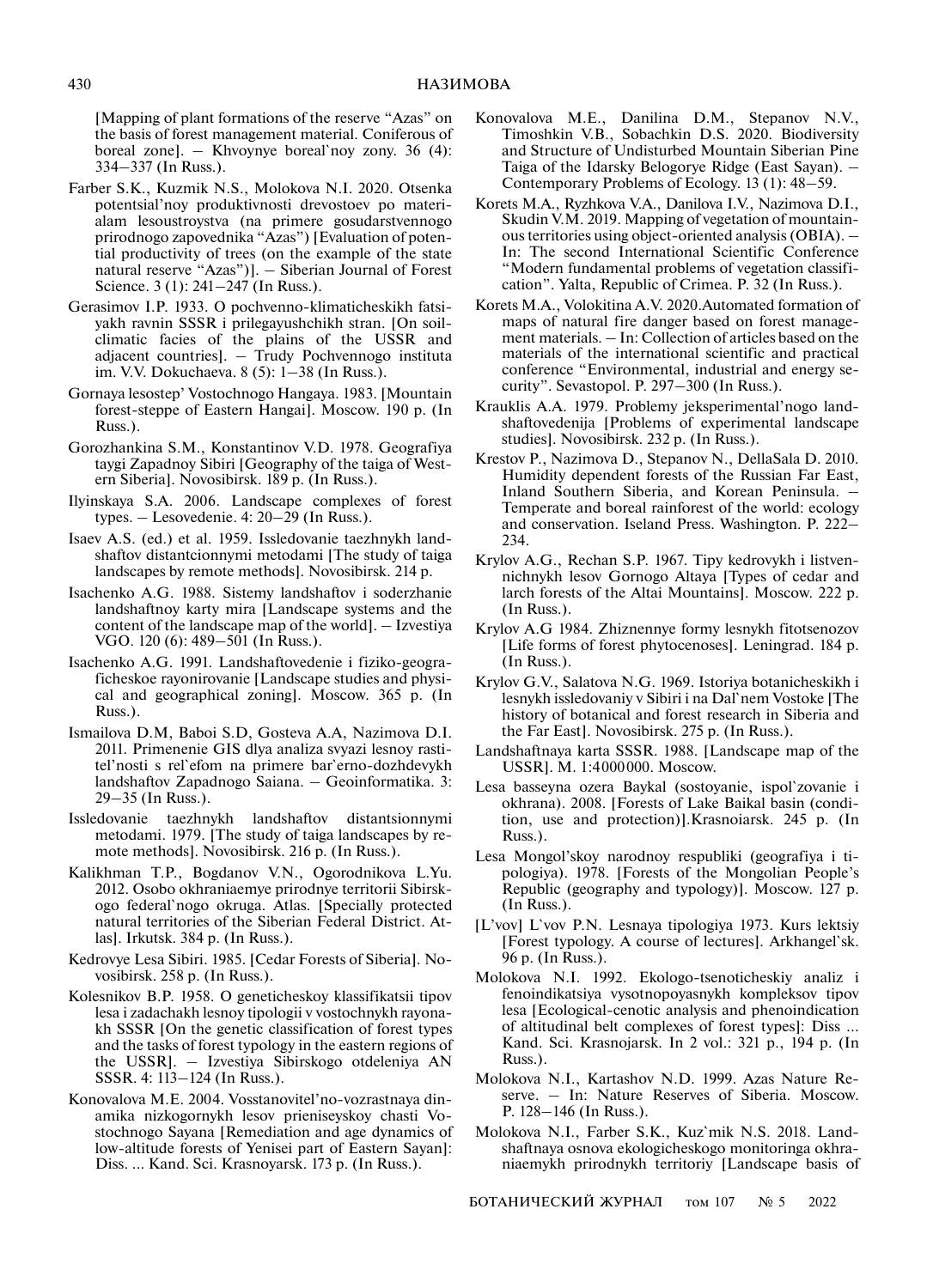ecological monitoring of protected natural territories]. "UVS NUUR". P. 66–70.

- Monitoring biologicheskogo raznoobraziya lesov Rossii. Metodologiya i metody. 2008. [Monitoring of biological diversity of Russian forests. Methodology and methods.]. Moscow. 453 p. (In Russ.).
- Nazimova D.I. 1975. Gornye temnokhvoynye lesa Zapadnogo Sayana. Opyt ekologo-fitotsenoticheskoy klassifikatsii [Mountain dark coniferous forests of the Western Sayan. Experience of ecological-phytocenotic classification]. Leningrad. 118 p. (In Russ.).
- Nazimova D.I., Molokova N.I., Dzhanseitov K.K. 1981. Vysotnaya poyasnost' i klimat v gorakh Yuzhnoy Sibiri [Altitudinal zonality and climate in the mountains of Southern Siberia]. – Geography and Natural Resources. 2: 68–72 (In Russ.).
- Nazimova D.I., Korotkov I.A., Cherednikova Yu.S. 1987. Osnovnye vysotno-poyasnye podrazdeleniya lesnogo pokrova v gorakh Yuzhnoy Sibiri i ikh diagnosticheskie priznaki [The main altitude-belt subdivisions of forest cover in the mountains of Southern Siberia and their diagnostic signs]. – In: Chteniya pamyati akademika V.N. Sukacheva. Moscow. P. 30–64 (In Russ.).
- Nazimova D.I. 1996. Sectoral and Zonal Classes of Forest Cover in Siberia and Eurasia as a Basis of Clarifying Landscape Pyrological Characteristics. – In: Fire in ecosystems of Boreal Eurasia. P. 253–259.
- Nazimova D.I., Polikarpov N.P. 1996. Forest zones of Siberia as determined by climatic zones and their possible transformations under global change. – Sylva Fennica. 30 (2–3): 201–208.
- Nazimova D.I. 1998. Sektorno-zonal'nye zakonomernosti struktury lesnogo pokrova (na primere gor Yuzhnoy Sibiri i boreal'noy Evrazii) [Sector-zonal patterns of forest cover structure (by the example of the mountains of Southern Siberia and Boreal Eurasia)]: Diss. … Doct. Sci. Krasnojarsk. 50 p. (In Russ.).
- Nazimova D.I., Nozhenkova L.F., Andreeva N.M., Polikarpov N.P. 2002. Prognozirovanie transformatsii lesnogo pokrova Sibiri po informatsionnym bioklimaticheskim modelyam). – Contemporary Problems of Ecology. 4: 385–394 (In Russ.).
- Nazimova D.I., Ermakov N.B., Andreeva N.M., Stepanov N.V. 2004. Kontseptual'naya model' strukturnogo bioraznoobraziya zonal'nykh klassov lesnykh ekosistem Severnoy Evrazii.[Conceptual model of structural biodiversity of zonal forest ecosystems in the Northern Eurasia]. – Contemporary Problems of Ecology. 13 (5): 745–756 (In Russ.).
- Nazimova D.I., Andreeva N.M., Polikarpov N.P., Sofronov M.A. 2006. Conceptual model of the forest zones as a structural part of the biogeocenotic cover. – Lesovedenie. 1: 1–11 (In Russ.).
- Nazimova D.I., Andreeva N.M., Kofman G.B., Nozhenkova L.F., Polikarpov N.P., Stepanov N.V. 2006. Portretnye modeli strukturnogo bioraznoobraziya lesnogo pokrova [Portrait models of structural biodiversity of forest cover]. – In: Bioraznoobrazie i dinamika ekosistem: informatsionnye tekhnologii i modelirovanie [Biodiversity and ecosystem dynamics: information technologies and modeling]. Novosibirsk. P. 517–536 (In Russ.).
- Nazimova D.I., Drobushhevskaja O.V., Danilina D.M., Konovalova M.E., Kofman G.B., Bugaeva K.S. 2012. Bioraznoobrazie i dinamika nizkogornykh lesov Sayan: regional'nyy i lokal'nyy urovni [Biodiversity and dynamics of the Sayan low-mountain forests: regional and local levels]. – In: Raznoobrazie i dinamika lesnykh ekosistem Rossii. Vol. 1. Moscow. P. 131–172 (In Russ.).
- Nazimova D.I., Konovalova M.E., Danilina D.M., Pimenov A.V., Stepanov N.V. 2020. O klassifikatsii gornykh kedrovnikov dlya tseley ekosistemnogo upravleniya i monitoringa [On the classification of mountain cedar forests for the purposes of ecosystem management and monitoring]. – In: Nauchnye osnovy ustoychivogo upravleniya lesami: Materialy IV Vserossiyskoy nauchnoy konferentsii s mezhdunarodnym uchastiem. Moscow. P. 81–85 (In Russ.).
- Nazimova D.I., Ponomarev E.I., Konovalova M.E. 2020. Role of an Altitudinal Zonal Basis and Remote Sensing Data in the Sustainable Management of Mountain Forests. – Contemporary Problems of Ecology. 13 (7): 742–753.
- Parfenova E.I., Chebakova N.M. 2000. Baza danny`kh "Zapadnyy` Sayan" i ee ispol`zovanie v bioclimaticheskikh issledovaniyakh. – In: Sokhranenie biologicheskogo raznoobraziya Prieniseyskoy Sibiri. Vol. 2. Krasnoiarsk. P. 74–77 (In Russ.).
- Polikarpov N.P., Andreeva N.M., Nazimova D.I., Sirotinina A.V., Sofronov M.A. 1998. Formatsionnyy sostav lesnykh zon Sibiri kak otrazhenie vzaimodeystviya lesoobrazovateley [The formation composition of Siberian forest zones as a reflection of the interaction of forest forming tree species]. – Russian Journal of Forest Science. 4: 3–11 (In Russ.).
- Polikarpov N.P., Babinceva R.M., Cherednikova Yu.S., Uskova L.M. 1978. Vysotno-poyasnye ekologicheskie sistemy kak osnova dlya organizatsii prirodopol'zovaniya v basseyne ozera Baykal [Altitude-belt ecological systems as a basis for the organization of nature management in the Lake Baikal basin]. – In: Ratsional'noe prirodopol'zovanie i okhrana sredy. Irkutsk. P. 30–44 (In Russ.).
- Polikarpov N.P., Tchebakova N.M., Nazimova D.I. 1986. Klimat i gornye lesa Yuzhnoy Sibiri [The climate and mountain forests of Southern Siberia]. Novosibirsk. 226 p. (In Russ.).
- Ponomarev E.I., Ismailova D.M., Nazimova D.I. 2011. Satellite monitoring of Sayan mountain forest ecosystems. – Journal of Siberian federal university. Biology. 4 (1): 75–85.
- Porfirjev V.S. 1960. O primenenii ponyatiy serii i tsikla pri izuchenii khvoyno-shirokolistvennykh lesov [On the application of the concepts of series and cycle in the study of coniferous-deciduous forests]. – Bulletin MOIP. Biological series. 65 (3): 93–102 (In Russ.).
- Rastitel'nyy pokrov Zapadno-Sibirskoy ravniny. 1985. [Vegetation cover of the West Siberian plain]. Novosibirsk. 251 p. (In Russ.).
- Rysin L.P. 1982. Lesnaya typologiya v SSSR [Forest typology in USSR]. Moscow. 217 p. (In Russ.).
- Sadovnichaya E.A. 1985. Radiatsionnyy rezhim gornykh lesov Sibiri [Radiation regime of Siberian mountain forests]. Novosibirsk. 126 p. (In Russ.).